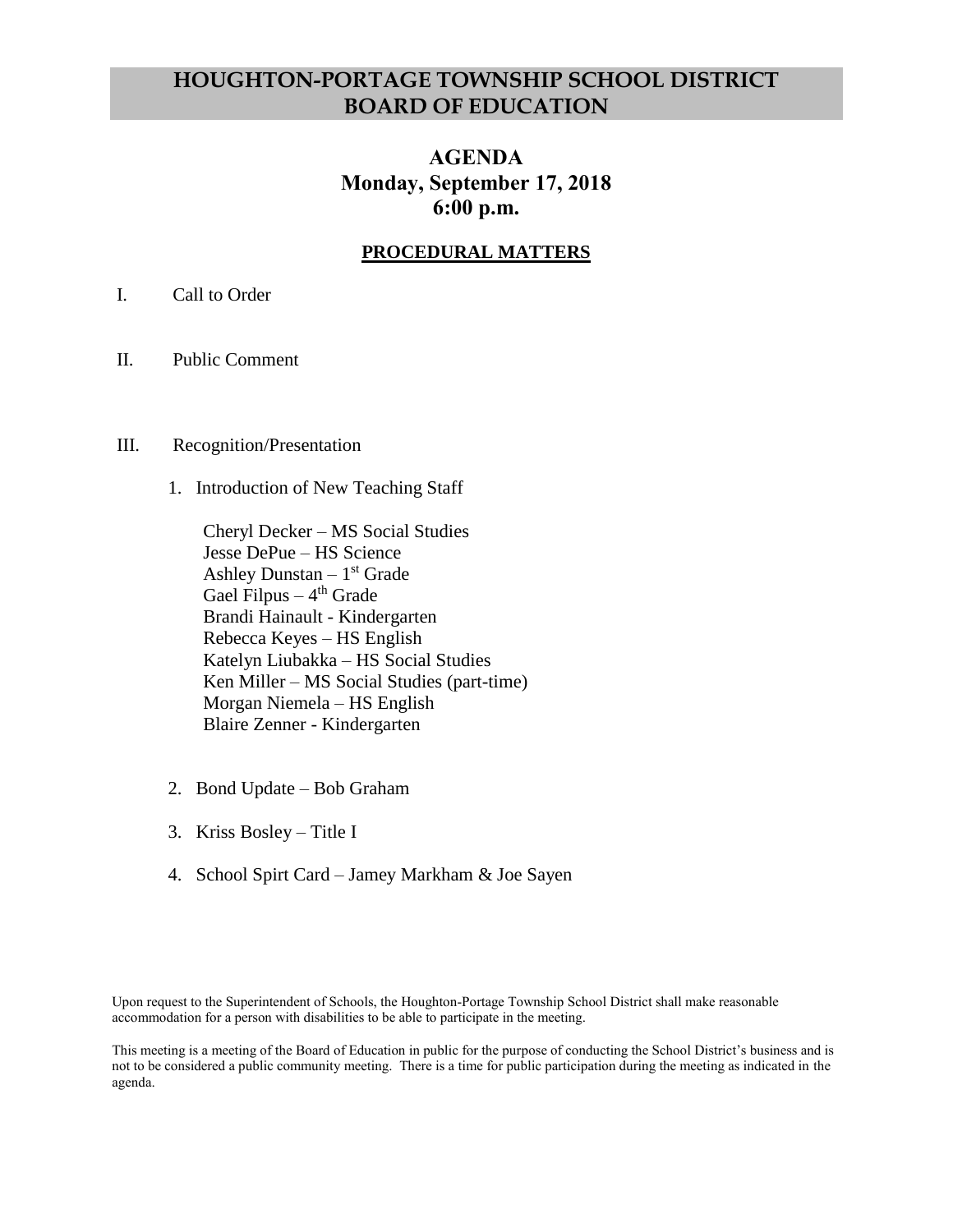**Page 2 Board Agenda – 9/17/18**

- IV. Consent Agenda
	- Approve Minutes of 8/20/18 Regular Board Meeting
	- Financial Reports
	- Athletics/Transportation Committee
	- Finance Committee
	- Personnel/Policy Committee
	- Facilities Committee
	- Community/Student Affairs Committee
	- Curriculum Committee
	- Negotiations Committee
- V. Administrative Reports
- VI. MASB, MASA & CCASB Reports
- VII. Discussion Items
	- 1. Property of Gaffney and Gundlach Roads
- VIII. Action Items
	- 1. Approve Title I Compact
- IX. Executive Session Negotiations
- X. Other Concerns or Public Comment
- XI. Adjournment

Upon request to the Superintendent of Schools, the Houghton-Portage Township School District shall make reasonable accommodation for a person with disabilities to be able to participate in the meeting.

This meeting is a meeting of the Board of Education in public for the purpose of conducting the School District's business and is not to be considered a public community meeting. There is a time for public participation during the meeting as indicated in the agenda.